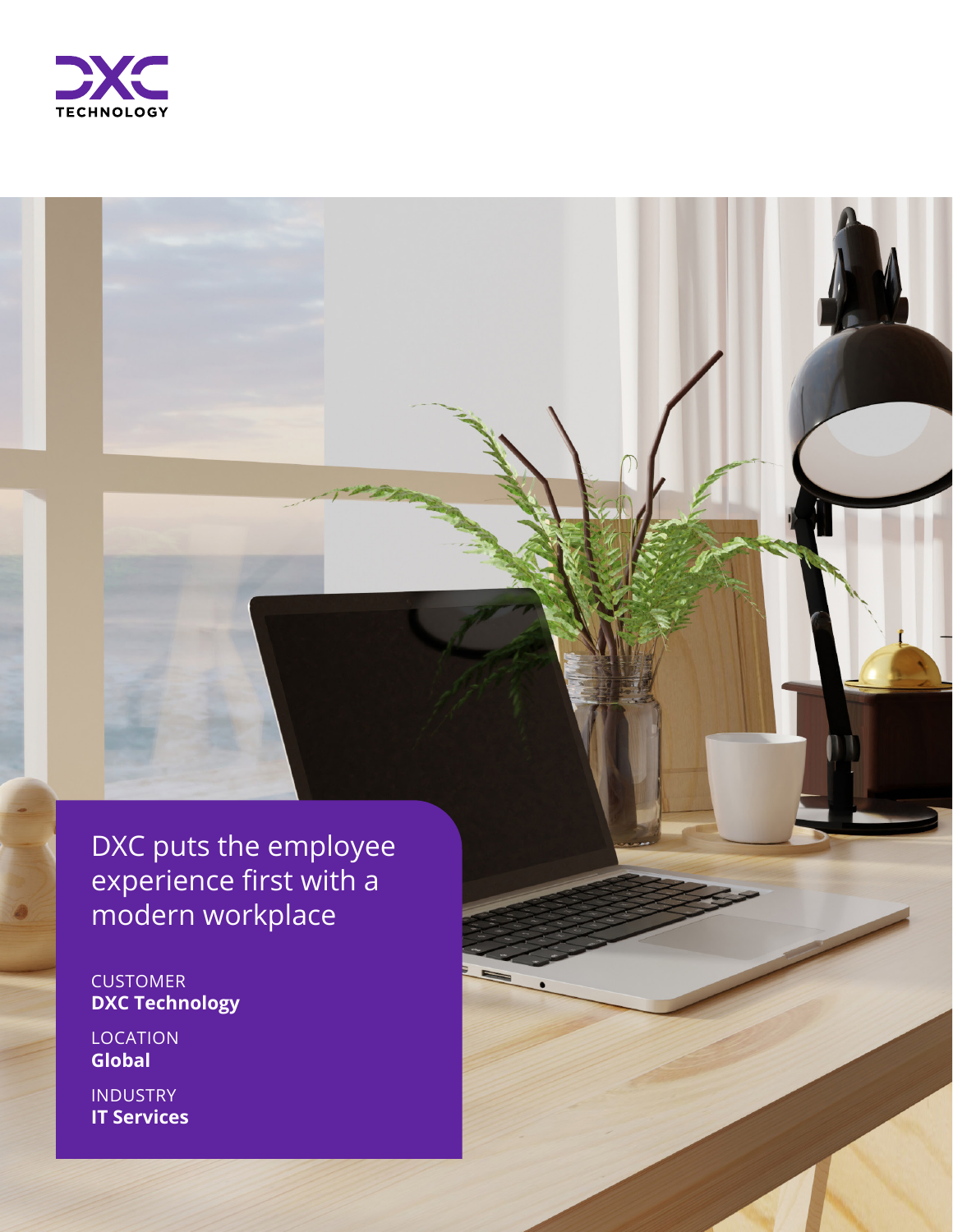

## **Challenge**

- $\blacksquare$  Make it easier for employees the majority of whom are working virtually to work, connect and collaborate, seamlessly and securely, without disruption
- **EX Simplify and optimize operations to reduce inefficiencies and friction and** boost employees' trust and confidence in IT services
- Maintain employee productivity, engagement and collaboration, and ultimately satisfaction to win the war for talent



## Solution

- **-** Deliver a centralized workplace service that brings disparate systems into a single solution
- **Empower employees with a personalized, virtual marketplace for them to get** the software, tools and devices they need to do their job quickly and easily
- Provide a 360-degree view of the workplace using advanced analytics that harness operational and experience data
- **Built on Microsoft Azure, the solution is fully cloud-based, and incorporates** Microsoft's suite of services to enhance delivery, data capture and analytics



## Results

- Reduced downtime and increased productivity by 15% through increased automation, self-service capabilities, and central management of services
- Ability to track all devices and improved visibility of DXC's configuration management database, enabling quicker identification and resolution of any IT-related issues
- **Employee satisfaction scores up by 27 points in the first few months, with** continued increases expected
- Reduced total cost of ownership by 30% through increased automation and self-service capabilities that relieve the burden on IT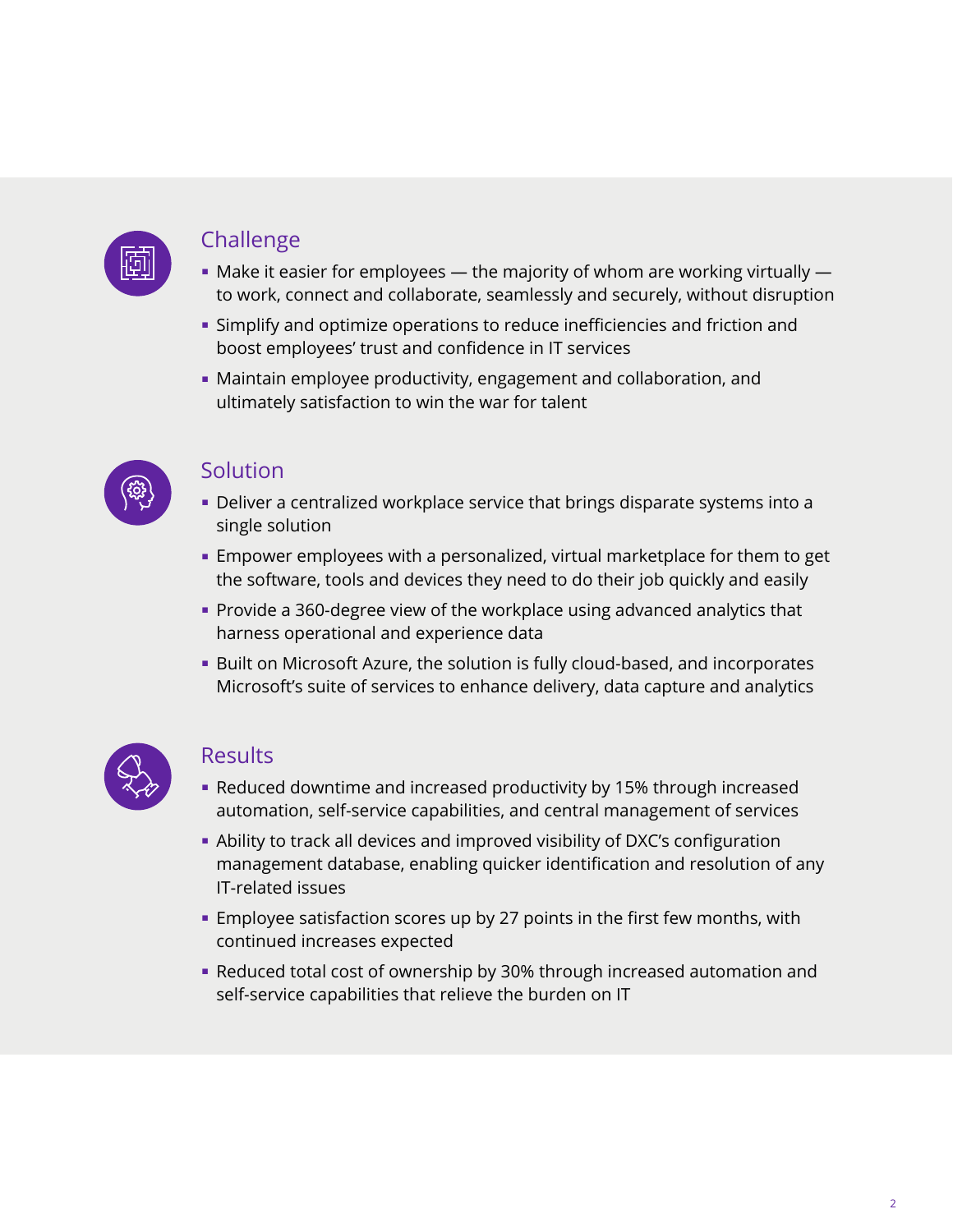

## **DXC reinvents the workplace Bar Headline" for employees working Introductory text is in style "p.3 Purple Bar body virtually**

**DXC has modernized its workplace, putting**  $\overline{\phantom{a}}$ **leading. Text box can be extended all the way employee experience at the center. Now, our to the right if there is a lot of introductory text. virtual first employees can work, connect and Adjust the height of the purple box to match the collaborate — seamlessly and securely auto adjusted height of the text box. without disruption.**



"DXC understands that happy people equal happy customers, and that one of the requirements for happy employees is a great technology experience."

**— Chris Drumgoole** Chief Operating Officer, DXC Technology

As with many other companies today, remote or virtual work has become a way of life for DXC Technology employees. But the company knew that simply providing its 130,000 employees in 70 countries with laptops, internet access and basic help desk services was not enough. Instead, DXC has reinvented its workplace with a singular goal in mind: deliver a personalized and modern workplace experience that empowers employees to connect, collaborate and work seamlessly and securely on any device, anytime and anywhere.

# An engaging employee experience: Greater productivity and satisfaction

DXC's new employee experience redefines the way people work,

leverages the best technology and gives employees an engaging environment that helps drive productivity and satisfaction.

"The experience you have as an employee — interacting with your technology, how you use it, what tools you have available, how you get those tools, how fixes are handled, if the technology works right — all of those things are really a key part of your experience and your ability to be productive, now moreso than ever," says Chris Drumgoole, DXC's chief operating officer.

As a virtual first company, approximately 90 percent of DXC employees work from home. Drumgoole has therefore set a high bar to provide an employee experience that models what people currently enjoy with their consumer devices. That's because if a virtual employee's PC suddenly goes down, work can't get done.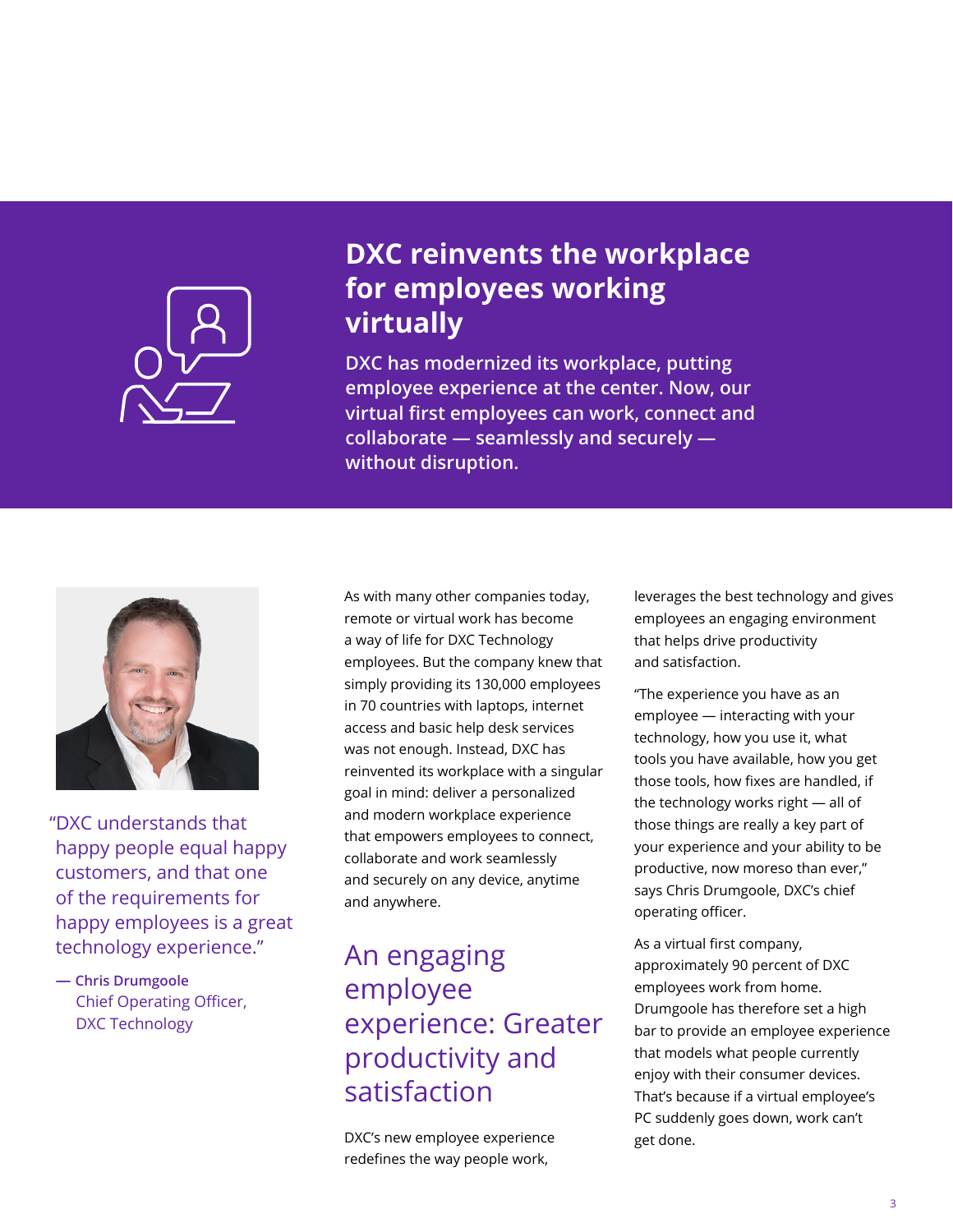

The ongoing assessments at DXC represent a real shift toward measuring employee satisfaction, in the same way customer satisfaction is measured using a Net Promoter Score (NPS) to drive continuous improvement.

Also, there are now younger, more techsavvy workers who expect technology to work at near-perfect reliability.

"DXC understands that happy people equal happy customers, and that one of the requirements for happy employees is a great technology experience," Drumgoole says.

That means giving employees the ability to order personalized devices, pre-configured with the necessary imaging and software, security and other services, they need to do their jobs.

When a device is delivered — within days, not weeks — everything works, hassle-free, so employees can focus on the work, not on IT.

"Today, your Xbox and your Apple iPhone both work right out of the box. We want our employees' workplace experience to be just as good. So, when an employee orders a new laptop, [the user interface] walks you through an easy setup, and everything just works within minutes," says Drumgoole.

### **The modern workplace: Putting employees at the center**

With DXC serving as Customer One, Drumgoole and DXC's Mike McDaniel, president, Modern Workplace, worked

**90%**

together to inform and enhance DXC's Modern Workplace, providing a centralized, one-stop shop to help employees access the services they need, when they need them. They gathered feedback from DXC employees and also gained valuable input by meeting with several of DXC's Platinum customers that use our Modern Workplaces services, all of them large, complex organizations facing similar business challenges.

Powered by Microsoft 365 and Azure, DXC's cloud-based solution grows with customers' unique needs as their workplace and cloud strategies evolve and their businesses transform. Microsoft's cloud-based services not only enhance delivery of a virtual, in-person or hybrid workplace, they also enable data capture and analytics that facilitate better decision-making.

Modern Workplace also addresses a pain point DXC shares with many other large organizations: managing disparate platforms and myriad devices spread across the globe. By centralizing services, disparate systems are integrated into one solution that offers a consolidated view of the workplace and makes it easier to manage tools and assets and deliver services to employees.

As a virtual-first company, approximately 90 percent of DXC employees work from home.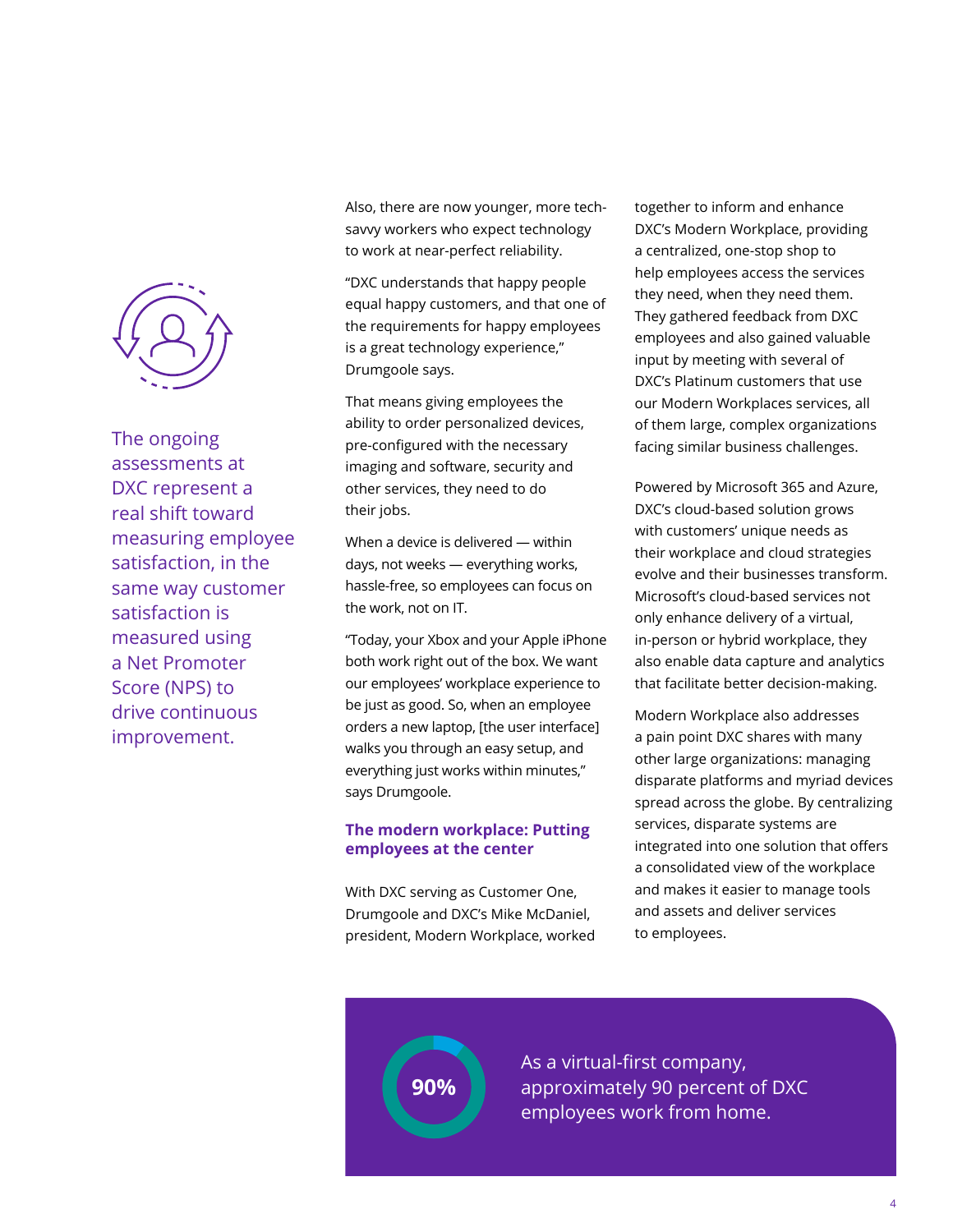

"DXC Modern Workplace gives us better insight into how employees feel about their technology and their workplace."

**— Mary Finch** Chief Human Resources Officer, DXC Technology

Increased automation and self-service capabilities relieve the burden on IT - saving valuable time, resources and cost.

DXC focused on integrating three key capabilities into Modern Workplace:

- Online, consumer-like marketplace that offers employees familiar and easy ways to get the tools they need
- Simplified and enhanced self-service that eliminates cumbersome approvals and delays
- Tools to capture feedback, reviews and recommendations that assess employee satisfaction and inform a knowledge base to create a next-level, personalized experience

The ongoing assessments at DXC represent a real shift toward measuring employee satisfaction, in the same way customer satisfaction is measured using a Net Promoter Score (NPS).

The DXC solution's marketplace also provides real-time updates. For example, after reviewing the options for a device refresh or new device, the employee can add an item to their cart and place the order, then receive notifications as the request goes through approval cycles and onto delivery.

At the same time, Modern Workplace houses a self-service knowledge center where employees can find the information they need to solve common IT-related issues themselves, without having to contact IT support.

#### **Delivering excellence creates an engaged, connected workforce**

By creating a personalized experience, Modern Workplace helps employees be more productive, engaged and

connected, wherever their work gets done.

A personalized dashboard available to employees, managers and IT staff provides access to millions of data points on service delivery and employee sentiment, for a level of insight that is unheard of in most large global organizations.

For DXC's Chief Human Resources Officer Mary Finch, who is focused on employee well-being and job satisfaction, it is critical that the global company have a platform that improves the workforce's experience and reduces friction.

"Workfront's 2021 State of Work report shows that 49% of the U.S. workforce would leave their job because they can't get the tools, technologies and support they need to get their job done," Finch says. "DXC Modern Workplace gives us better insight into how employees feel about their technology and their workplace. We analyze the information we gather about the employee experience. This, combined with operational data — for example, the number of tickets opened up against technology and the service desk's ability to resolve the issue in a timely manner — lets us surface significantly better data and insights and take action as needed."

Furthermore, by consolidating disparate services under a single modern platform, DXC expects to realize greater efficiencies and boost employee satisfaction overall. Just a few months after it started piloting the Modern Workplace solution with a subset of employees, DXC has already raised its internal NPS by 27 points.